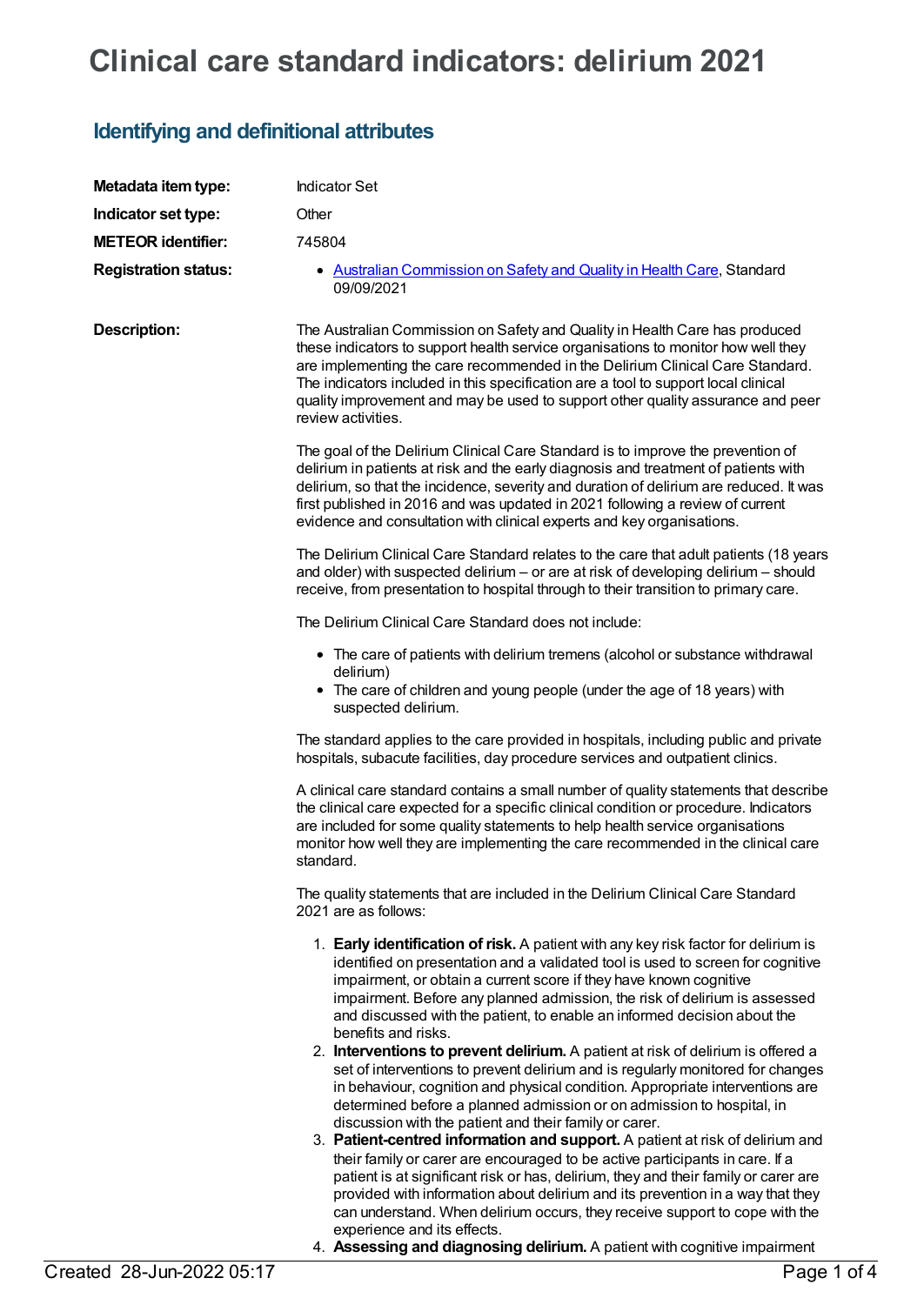on presentation to hospital, or who has an acute change in behaviour or cognitive function during a hospital stay, is promptly assessed using a validated tool by a clinician trained to assess delirium. The patient and their family or carer are asked about any recent changes in the patient's behaviour or thinking.

A diagnosis of delirium is determined and documented by a clinician working within their scope of practice.

- 5. **Identifying and treating underlying causes.** A patient with delirium is offered a set of interventions to treat the causes of delirium, based on a comprehensive assessment that includes relevant multidisciplinary consultation.
- 6. **Preventing complications of care.** A patient with delirium receives care to prevent functional decline, dehydration, malnutrition, falls and pressure injuries, based on their risk.
- 7. **Avoiding use of antipsychotic medicines.** Antipsychotic medicines are not recommended to treat delirium. Behavioural and psychological symptoms in a patient with delirium are managed using non-drug strategies.
- 8. **Transition fromhospital care.** Before a patient with persistent or resolved delirium leaves hospital, an individualised comprehensive care plan is developed collaboratively with the patient and their family or carer. The plan describes the patient's post-discharge care needs and includes strategies to help reduce the risk of delirium and related complications, a summary of changes in medicines and any other ongoing treatment. This plan is provided to the patient and their family or carer before discharge, and to their general practitioner and other regular clinicians within 48 hours of discharge.

#### **Relational attributes**

**Related metadata references:** Supersedes Clinical care standard [indicators:](https://meteor.aihw.gov.au/content/613164) delirium • [Health](https://meteor.aihw.gov.au/RegistrationAuthority/12), Standard 12/09/2016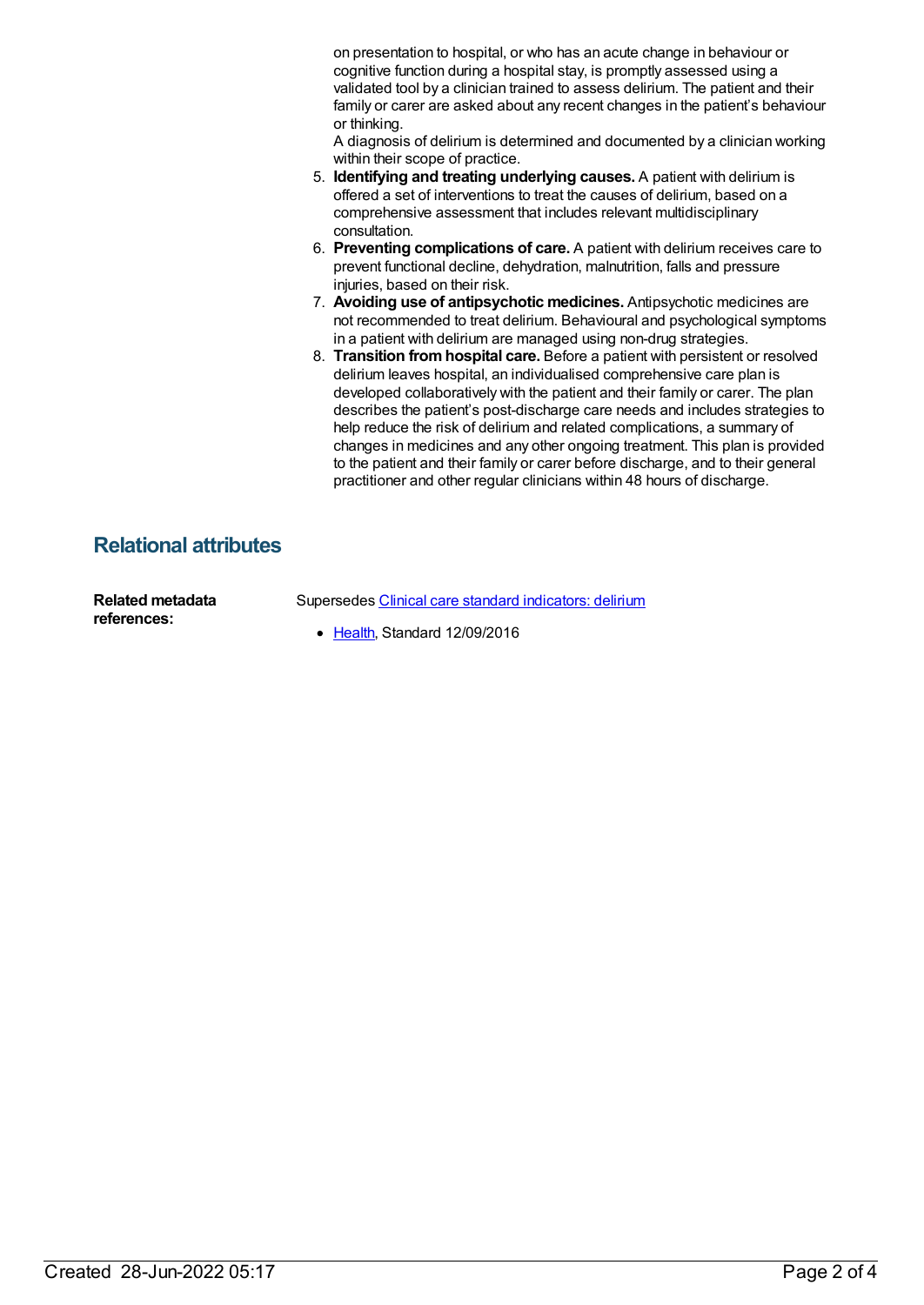| <b>Indicators linked to this</b><br>Indicator set: | Delirium clinical care standard indicators: 1a-Evidence of a locally approved policy<br>that defines the process for delirium risk identification, screening, and assessment<br>Australian Commission on Safety and Quality in Health Care, Standard 09/09/2021                                               |
|----------------------------------------------------|---------------------------------------------------------------------------------------------------------------------------------------------------------------------------------------------------------------------------------------------------------------------------------------------------------------|
|                                                    | Delirium clinical care standard indicators: 1b-Proportion of admitted patients aged<br>>=65 years or >=45 years for Aboriginal and Torres Strait Islander people<br>screened for cognitive impairment using a validated tool within 24hrs of<br>presentation to hospital                                      |
|                                                    | Australian Commission on Safety and Quality in Health Care, Standard 09/09/2021                                                                                                                                                                                                                               |
|                                                    | Delirium clinical care standard indicators: 2a-Evidence of a locally approved policy<br>to ensure interventions are implemented to prevent delirium for at-risk patients<br>Australian Commission on Safety and Quality in Health Care, Standard 09/09/2021                                                   |
|                                                    | Delirium clinical care standard indicators: 4a-Proportion of admitted patients who<br>screened positive for cognitive impairment on presentation to hospital who were<br>then assessed for delirium using a validated tool<br>Australian Commission on Safety and Quality in Health Care, Standard 09/09/2021 |
|                                                    | Delirium clinical care standard indicators: 4b-Evidence of a locally approved policy<br>that defines the process for monitoring rates of delirium and improving<br>documentation of delirium                                                                                                                  |
|                                                    | Australian Commission on Safety and Quality in Health Care, Standard 09/09/2021                                                                                                                                                                                                                               |
|                                                    | Delirium clinical care standard indicators: 5a- Proportion of patients with delirium<br>who had a comprehensive assessment that includes relevant multidisciplinary<br>consultation to investigate the cause(s) of delirium                                                                                   |
|                                                    | Australian Commission on Safety and Quality in Health Care, Standard 09/09/2021<br>Delirium clinical care standard indicators: 5b-Proportion of patients with delirium                                                                                                                                        |
|                                                    | who received multicomponent interventions to treat and manage delirium<br>Australian Commission on Safety and Quality in Health Care, Standard 09/09/2021                                                                                                                                                     |
|                                                    | Delirium clinical care standard indicators: 6a-Proportion of patients with delirium<br>who were assessed for risk of functional decline, dehydration, malnutrition, falls,<br>and pressure injuries                                                                                                           |
|                                                    | Australian Commission on Safety and Quality in Health Care, Standard 09/09/2021                                                                                                                                                                                                                               |
|                                                    | Delirium clinical care standard indicators: 6b-Proportion of patients with delirium<br>who experienced dehydration, malnutrition, a fall resulting in fracture or other<br><u>intracranial injury, or a pressure injury during their hospital stay</u>                                                        |
|                                                    | Australian Commission on Safety and Quality in Health Care, Standard 09/09/2021<br>Delirium clinical care standard indicators: 7a-Proportion of patients with delirium                                                                                                                                        |
|                                                    | who were prescribed antipsychotic medicines in hospital<br>Australian Commission on Safety and Quality in Health Care, Standard 09/09/2021                                                                                                                                                                    |
|                                                    | Delirium clinical care standard indicators: 8a-Proportion of patients with current or<br>resolved delirium who had an individualised comprehensive care plan on discharge<br>Australian Commission on Safety and Quality in Health Care, Standard 09/09/2021                                                  |
|                                                    | Delirium clinical care standard indicators: 8b-Proportion of patients aged 65 years<br>or older or 45 years or older for Aboriginal and Torres Strait Islander people who<br>experienced delirium in hospital and were readmitted for delirium within 10 days                                                 |
|                                                    | Australian Commission on Safety and Quality in Health Care, Standard 09/09/2021                                                                                                                                                                                                                               |

## **Collection and usage attributes**